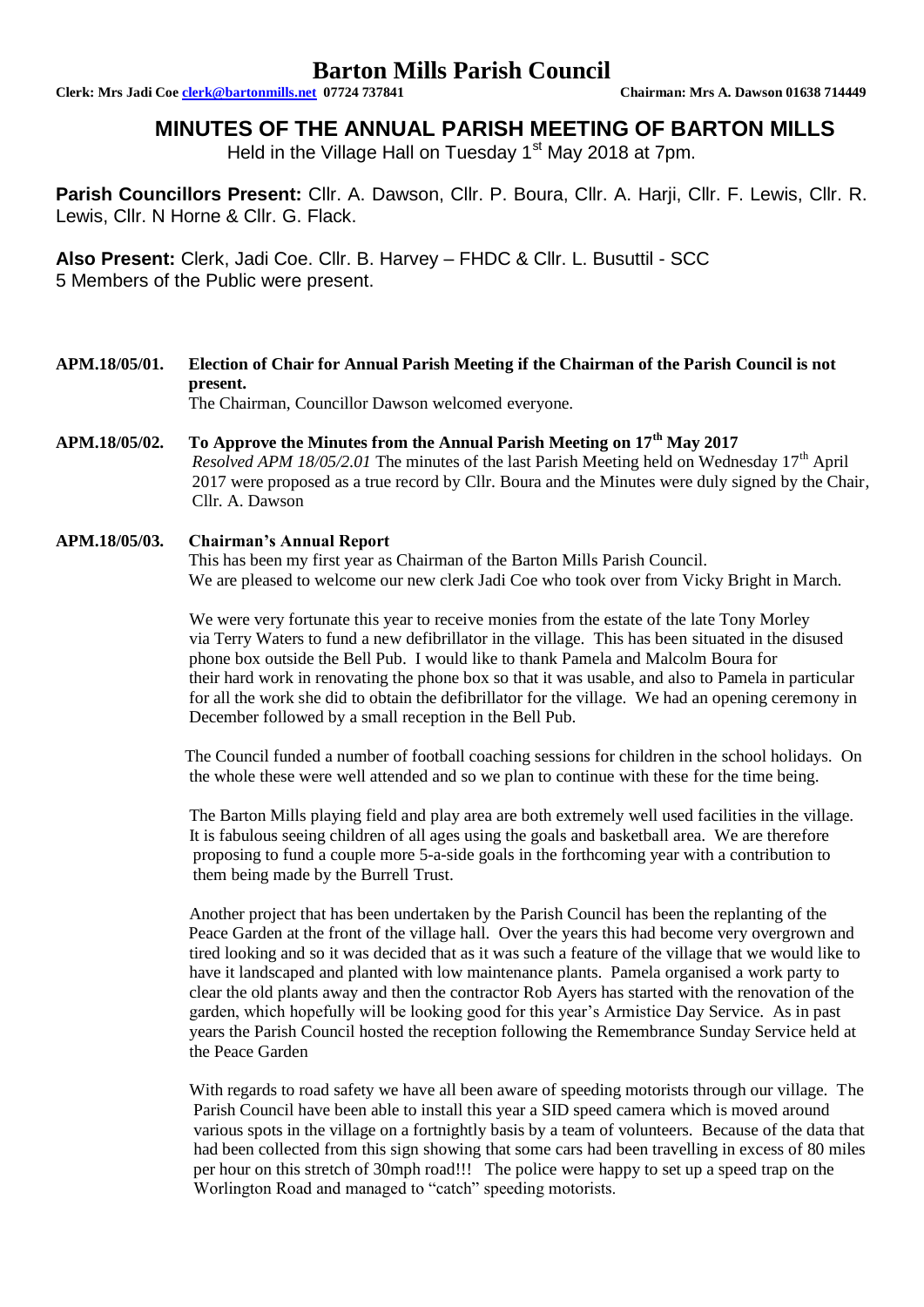Whilst on the subject of roads we are well aware of the increase in the number of potholes and the lack of repair to them. I would ask you all to report them to Suffolk County Council on their website. The more we do this the more likely we are to get them sorted out.

 The only other major expenditure this year has been the new village notice board on the Worlington Road, and a further one that is replacing the small wooden information board on the village green.

 The Parish Council has been very proactive in trying to secure more affordable housing for local people. We are currently liaising with Hastoe Housing following our Housing Needs Survey which identified that more housing was needed, particularly with one or two bedrooms. Hastoe are currently in negotiations with a local landowner to see if they can obtain a piece of land to build these houses on. As a timescale if we are successful then the houses are unlikely to be available for about 3 years. In the meantime if you wish to be considered for any houses that do become available you will need to be registered on the Homelink Website – so please do that now.

 The final item I would like to mention is that Fiveways Farm appears to have finally been shut down. This took far longer than envisaged and has resulted in an awful lot of rubbish being left on the site. We are continually chasing this up and hopefully might be able to report next year of its clearance.

 I would like to thank you all for coming here this evening and if you have any ideas of comments you would like to make then please do so. If you would rather not speak in public then please see one of us at the end of the meeting.

#### **APM.18/05/04. Financial Overview**

Cllr Dawson reported the following overview:

*Income received in the year totalled £26,828 which was just over £200 more than budgeted. Of this total £19,792 was received in the form of the precept which is collected through Council Tax. The council is able to claim back input VAT on expenditure made in the year. This amounted to £1,489. The Council applied for grants available from FHDC and SCC to fund specific projects, the donations in the year made up 20% of the total income. Nearly £4,700 of the total grants and donation was to help towards the cost of the defibrillator and for football coaching.*

*Expenditure in the year totalled £29,372, £4,350 more than budgeted.*

*The largest expense in the total of £10,050 spent on street lighting this includes the cost of the new lantern style lights, the upkeep and maintenance and the energy costs.*

*Admin expenses this year totalled £6,600. The main admin expenses are clerk salary, training costs of the clerk and councillors, insurance costs, postage, printing and stationery costs.*

*Payments to projects in the year totalled £7,137 making up 24% of total expenditure in the year; the projects included in the expense last year were for football coaching, SID and the defibrillator.*

#### **APM.18/05/05. Peace Garden**

It was stated what a lovely job Rob Ayers had done and that the work was now complete and advised the public to go see what had been achieved.

#### **APM.18/05/06. Affordable Housing**

Cllr Dawson stated that there was little to report on as a meeting between Hastoe Homes and potential land sellers was not happening until the following day but once more information was received this would be passed on to the public.

A recent Housing Need Survey for local people showed that the Parish was in need of affordable homes for local people. Since then BMPC have been in discussion with Hastoe Homes. The hope is to build 10 units of one bedroom and two bedroom homes (one bedrooms homes also having a second 'box' bedroom). If there are going to be three bedroom homes there will be very few. Currently no plans are drawn up and Hastoe Homes need to find the right site, with the right access and ensure funding is in place before any plans can be drawn up.

It was advised that if parishioners wish to be considered for one of these homes then they must register at Homechoice.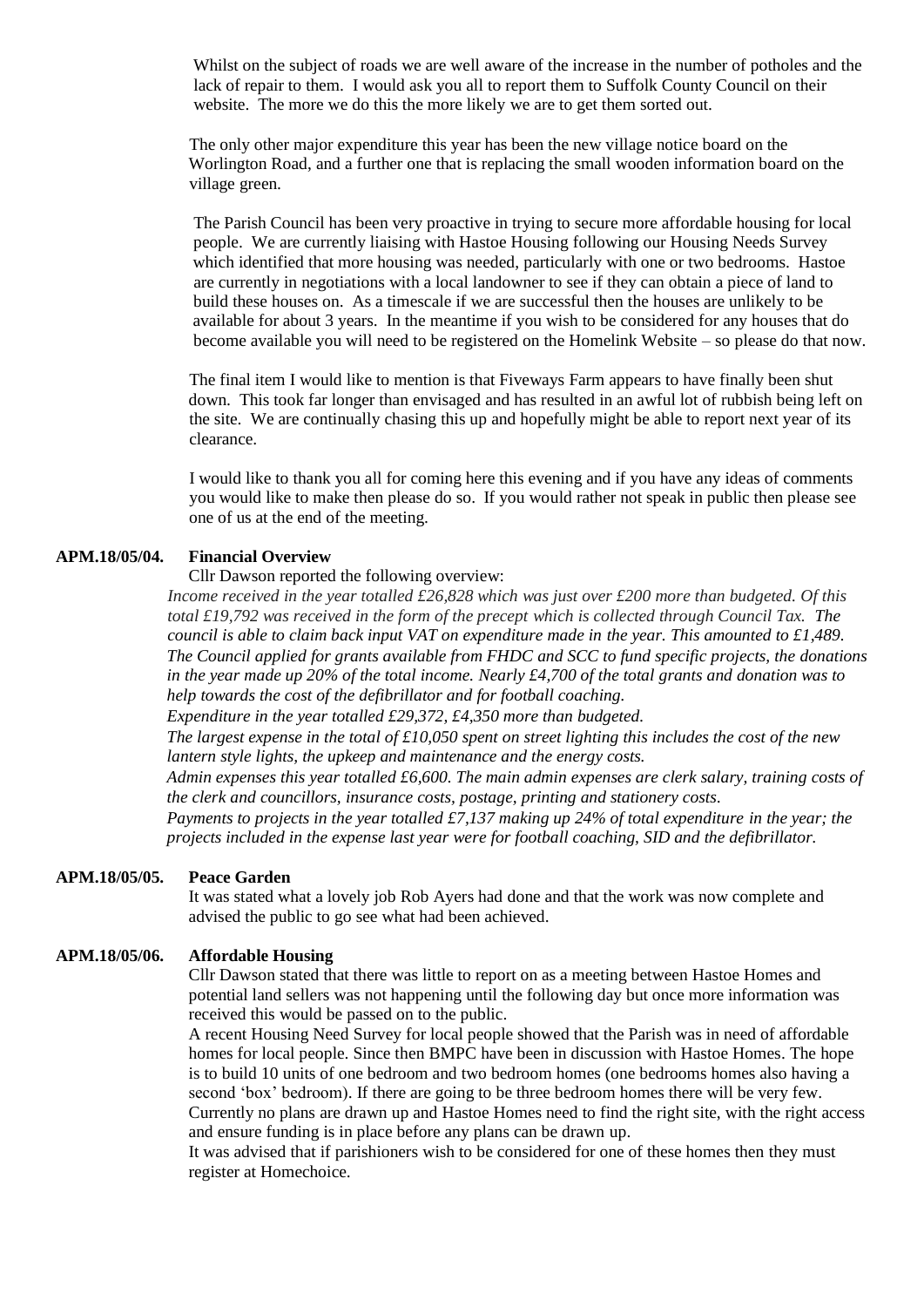A member of public was concerned that if the new homes were built on Church Lane then the current road and footpath were not adequate. Cllr Dawson stated that as with any development Highways would be consulted. When the time comes we as the Council will take on comments of the residents and put these forward to the planners.

A member of the public asked if the land next to the current affordable housing would be considered and asked if this would be cheaper as it is owned by the Council. Cllr Dawson stated the land was owned by SCC but this would still need to be purchased in the same manner as private land.

## **APM.18/05/07. Fiveways Farm**

Cllr Dawson reported that there had been recent concerns that not all the land was registered and Mr Dale continues to make further legal claims to ownership. Cllr Harvey and Cllr Busuttil commented that the land owned by FHDC was registered and the land and that owned by the Forestry Commission is also registered and in time this will be cleared. Cllr Dawson stated that everyone is making an effort to clear this.

#### **Public Forum:**

Cllr. Harvey FHDC introduced himself and gave the following report:

Good evening and thank you for giving me an opportunity to reflect on our last year's work. Firstly, l would like to say how much l have appreciated the past three years as your DC and the support that both the Parish Council and Residents have given me during this period is very much appreciated.

#### Planning Issues

On a local level we have been able to advise and support various Residents queries and concerns raised during the planning and development process.

#### Locality Budget

During the last financial year each DC has an allocation of £2500 to be used in support of Community type projects.

My carry over for the 2018/2019 FY is £48.88

- o Mildenhall Girl Guides: World Thinking Day £250.00
- o Freckenham Community Speed watch: Purchase of the new speed gun £500.00
- o Worlington Parish Council (signed by James pecuniary interest:) £125.00
- o Red Lodge Youth Football Club: Coaching and new equipment (joint bid with Red Lodge as some youngsters from Barton Mills, Freckenham and Worlington attend) - £250.00
- o Bunbury Rooms: Refurbishment of the hall (joint bid with Mildenhall and Eriswell and Rows as used by community groups with participants from Manor ward) - £500.00
- o Barton Mills Remembrance and Peace Community Garden £500.00
- o Freckenham Parish Council Community Notice Boards £500.00
- o Barton Mills Village Hall Community Notice Boards £150.00

If any group has a proposed community schemes which might be in need of support, please let me know soonest

### West Suffolk District Council

This joint process is now well underway and as I have been reporting to the Parish council over the past year the joint working group setup by St Edmund's Borough Council and Forest Heath District Council has worked well and the progress made has enabled the team submit its joint application which has been laid before parliament in order to from the new West Suffolk District Council.

We have received an initial response from the Secretary of State and are currently working towards forming our shadow authority later this year May/June time.

This shadow authority will continue to look at matters affecting the workings of the new District Council.

Revised Planning & Development Control – Local Plan and Long Term strategies

Licensing  $&$  Regulation – Which I currently chair we are looking at the changes required to bring both sets of Regulation into one joint document Taxi's, Clubs & Bars, Street traders etc.

Leadership – To select a new Joint Leader for the new council post May 2019

Borough vis District status – Mayoral and Civic duties

Financial Regulations – Council tax, Budget setting and long term financial strategy Boundary Commission Review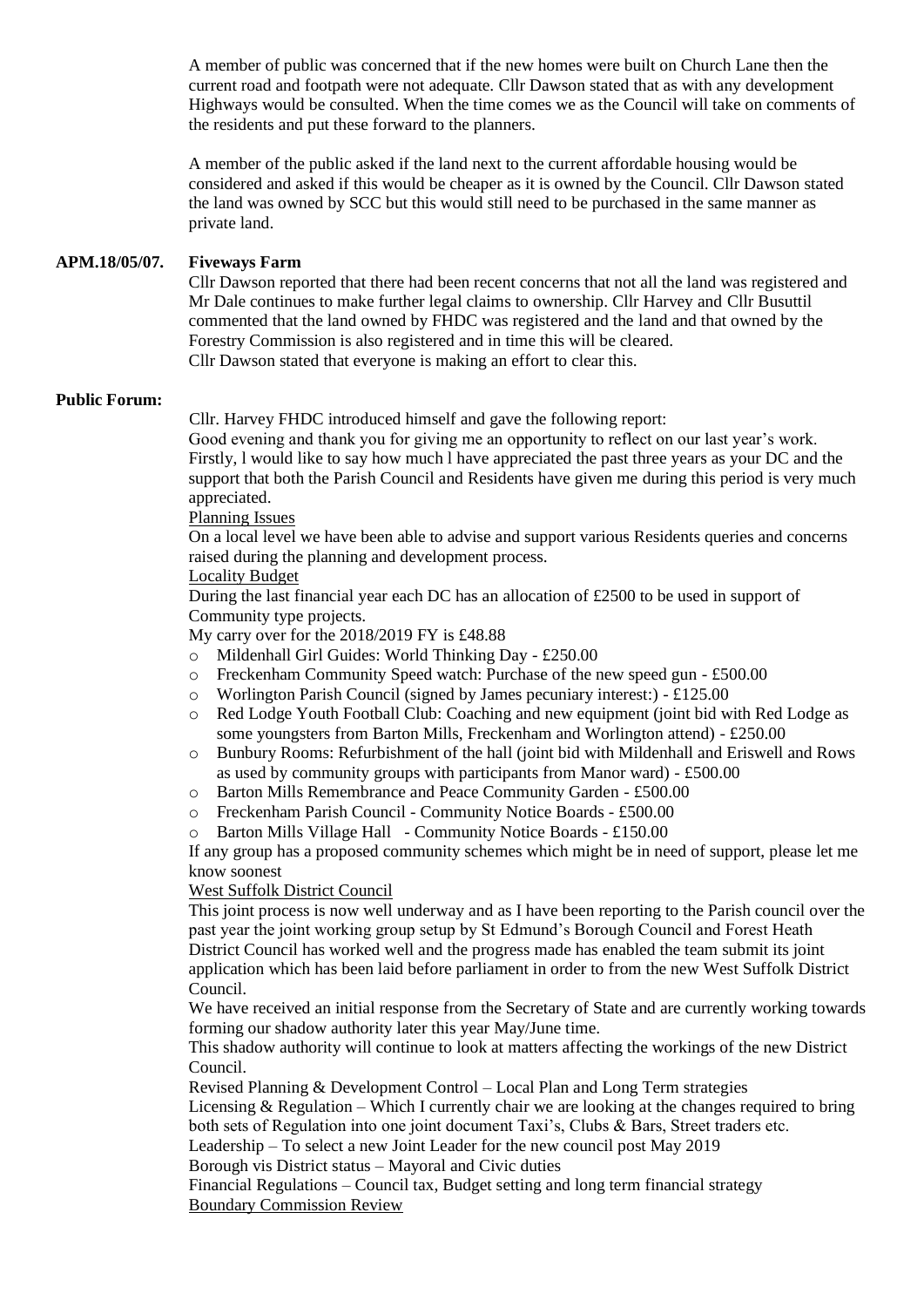During the current process the Boundary Commission has also stated a review of the current Ward Boundaries with an initial recommendation to regularise the catchment areas for each Ward in order to establish an average 2000 +/- 10% Electoral Residents in each ward.

In addition, jointly we currently have 72 District / Borough Councillors this number is now to be reduced to 64.

As you can imagine there are a large number of variances within the new area.

We are currently working through this process taken consultation with all interested parties during this process.

It is better for us to work through this process rather than have a new structure imposed upon us. The effect on Manor Ward

Our own ward will be affected by these changes.

Manor Ward currently consists of three parishes: - Barton Mills, Freckenham and Worlington This will be increased in size to include: - Tuddenham and Cavenham – there has also been representation to include Icklingham as well making a 6 parish ward of 2010 Electoral Residents. No final decision has been taken at this time but this is the likely outcome.

This new proposed ward will come into effect after the next West Suffolk District Council elections being held in May 2019.

If anyone would like to have a look at the variance maps etc. I have these with me this evening. On a personnel note, as you no doubt are already aware I currently hold the Vice Chair for FHDC and will be installed as Chair on the 9the May.

I am looking forward to a busy year.

My particular intention is to ensure that our Rural Community events are included in my diary. Can't promise that I can attend all events but I will try.

There will be a Civic Reception held in St Marys Church Barton Mills with a reception in the Village Hall on Sunday  $16<sup>th</sup>$  December.

Only too pleased to take any questions that you might have this evening. Thank you

Cllr Harvey was asked if FHDC could give money to the church. Cllr Harvey stated yes if this was in aid of a community project

 Louis Busuttil (as County Councillor representing Barton Mills) gave us an update on this year's budget, potholes, home to school transport, and the upcoming leadership election for Suffolk County Council.

Cllr Harvey commented that if you know of a pothole and it has not been ringed yellow then you must report it.

- A member of the public asked about the triangle piece of land at Chalk Hill that was purchased by the Parish Council many years and the plans for the use of this and. Cllr Dawson stated that a local person was interested in leasing the land for a project for 25 years but this was put on hold as the future use of the area was unclear as potentially this could be used by Highways with regards to future road use. Currently the land is a natural area.
- A member of the public raised his concerns over the following:
	- o the recent work on the A11 and the fact that the whole road was closed that he deemed unnecessary
	- o lack of prior warning or accurate details giving the exact road closure points.
	- o the noise from the road caused a constant rumbling sound to be heard in his garden
	- $\circ$  Vehicles crossing the A11 and making sharp U Turns on the road by the Bull Hotel which could lead to a fatal accident,

Cllr Boura then proceeded to report on future works on the A11.

Traffic lights will be installed coming onto Fiveways from A11 North, A1 South and A1101 West (Mildenhall). The A11 South exiting Fiveways would have a reduced speed limit to 40mph and a fixed speed camera in place. A hard standing area would be created next to the A11 South approaching Fiveways allowing for a mobile speed camera to be present more often. The work is planned to begin September/October 2018 and would likely cause 5-6 weeks disruption but this would help local traffic for the short term. A public exhibition/ meeting is expected to be held in August 2018.